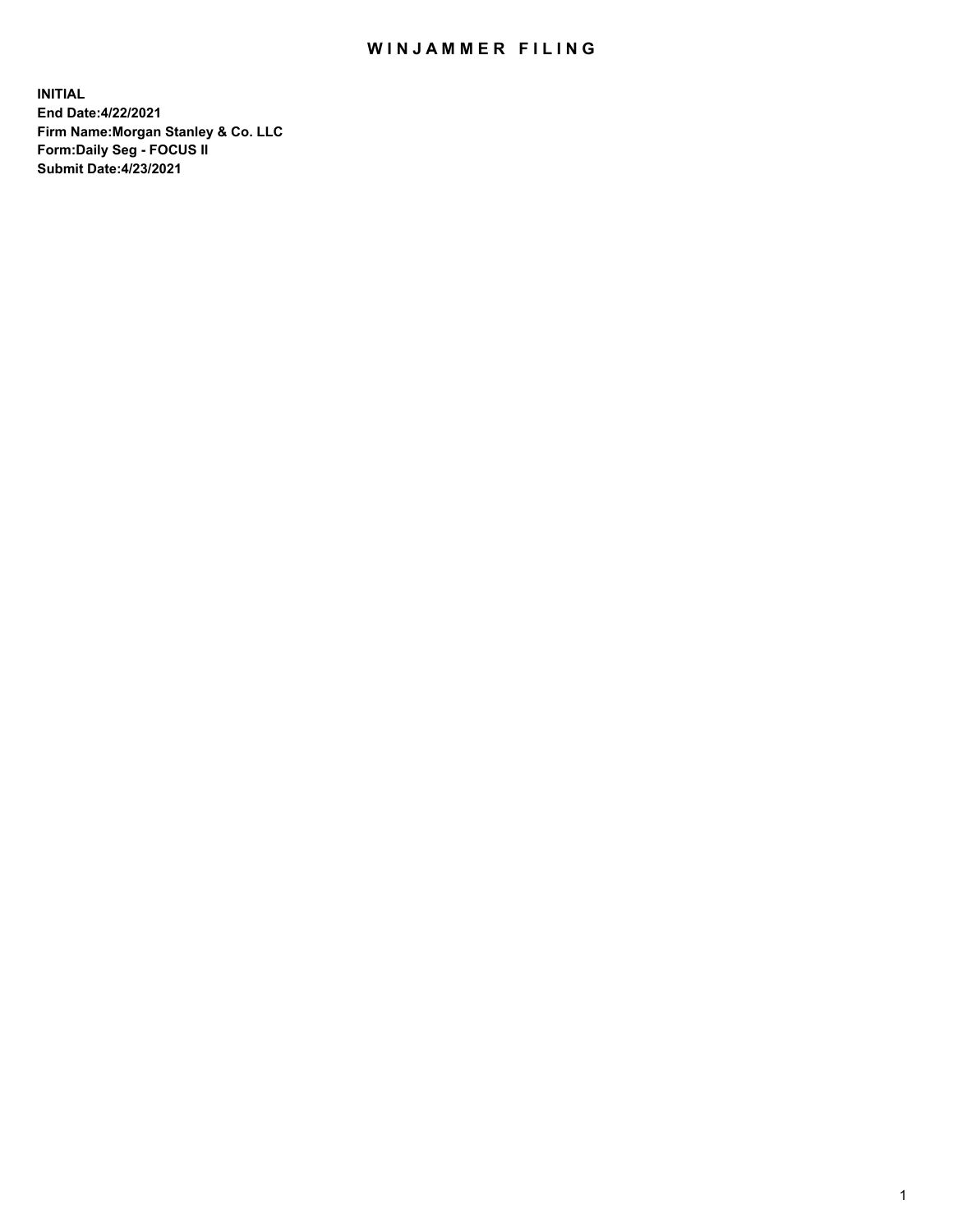**INITIAL End Date:4/22/2021 Firm Name:Morgan Stanley & Co. LLC Form:Daily Seg - FOCUS II Submit Date:4/23/2021 Daily Segregation - Cover Page**

| Name of Company                                                                                                                                                                                                                                                                                                                | <b>Morgan Stanley &amp; Co. LLC</b>                         |
|--------------------------------------------------------------------------------------------------------------------------------------------------------------------------------------------------------------------------------------------------------------------------------------------------------------------------------|-------------------------------------------------------------|
| <b>Contact Name</b>                                                                                                                                                                                                                                                                                                            | <b>Ikram Shah</b>                                           |
| <b>Contact Phone Number</b>                                                                                                                                                                                                                                                                                                    | 212-276-0963                                                |
| <b>Contact Email Address</b>                                                                                                                                                                                                                                                                                                   | Ikram.shah@morganstanley.com                                |
| FCM's Customer Segregated Funds Residual Interest Target (choose one):<br>a. Minimum dollar amount: ; or<br>b. Minimum percentage of customer segregated funds required:%; or<br>c. Dollar amount range between: and; or<br>d. Percentage range of customer segregated funds required between:% and%.                          | 235,000,000<br><u>0</u><br>0 <sub>0</sub><br>0 <sub>0</sub> |
| FCM's Customer Secured Amount Funds Residual Interest Target (choose one):<br>a. Minimum dollar amount: ; or<br>b. Minimum percentage of customer secured funds required:% ; or<br>c. Dollar amount range between: and; or<br>d. Percentage range of customer secured funds required between:% and%.                           | 140,000,000<br><u>0</u><br>0 <sub>0</sub><br>0 <sub>0</sub> |
| FCM's Cleared Swaps Customer Collateral Residual Interest Target (choose one):<br>a. Minimum dollar amount: ; or<br>b. Minimum percentage of cleared swaps customer collateral required:% ; or<br>c. Dollar amount range between: and; or<br>d. Percentage range of cleared swaps customer collateral required between:% and%. | 92,000,000<br><u>0</u><br><u>00</u><br>0 <sub>0</sub>       |

Attach supporting documents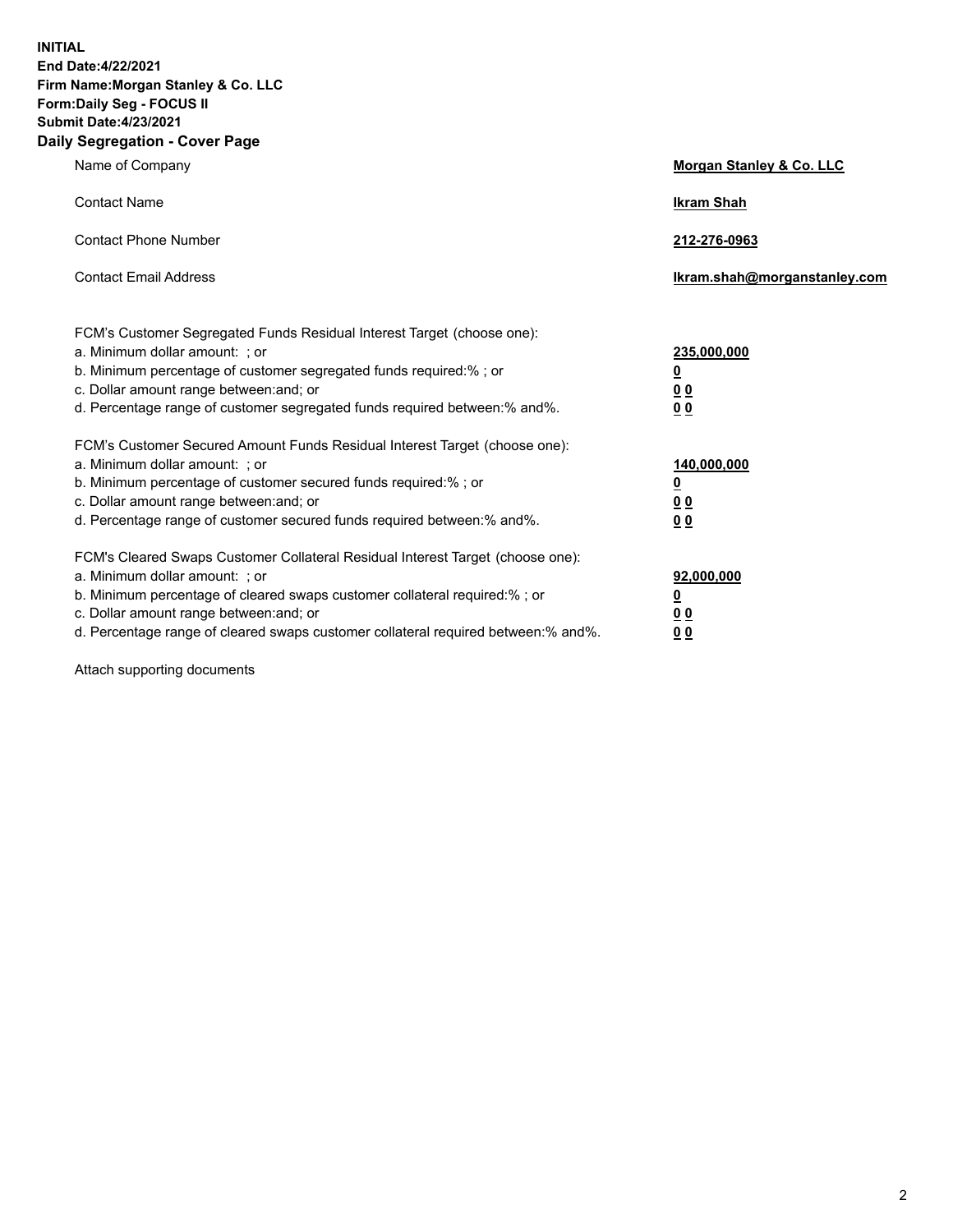## **INITIAL End Date:4/22/2021 Firm Name:Morgan Stanley & Co. LLC Form:Daily Seg - FOCUS II Submit Date:4/23/2021**

## **Daily Segregation - Secured Amounts**

Foreign Futures and Foreign Options Secured Amounts Amount required to be set aside pursuant to law, rule or regulation of a foreign government or a rule of a self-regulatory organization authorized thereunder 1. Net ledger balance - Foreign Futures and Foreign Option Trading - All Customers A. Cash **4,720,433,639** [7315] B. Securities (at market) **2,180,428,349** [7317] 2. Net unrealized profit (loss) in open futures contracts traded on a foreign board of trade **765,410,705** [7325] 3. Exchange traded options a. Market value of open option contracts purchased on a foreign board of trade **22,791,576** [7335] b. Market value of open contracts granted (sold) on a foreign board of trade **-19,296,128** [7337] 4. Net equity (deficit) (add lines 1. 2. and 3.) **7,669,768,141** [7345] 5. Account liquidating to a deficit and account with a debit balances - gross amount **42,663,640** [7351] Less: amount offset by customer owned securities **-41,726,220** [7352] **937,420** [7354] 6. Amount required to be set aside as the secured amount - Net Liquidating Equity Method (add lines 4 and 5) 7. Greater of amount required to be set aside pursuant to foreign jurisdiction (above) or line 6. FUNDS DEPOSITED IN SEPARATE REGULATION 30.7 ACCOUNTS 1. Cash in banks A. Banks located in the United States **817,710,557** [7500] B. Other banks qualified under Regulation 30.7 **467,009,944** [7520] **1,284,720,501** [7530] 2. Securities A. In safekeeping with banks located in the United States **544,444,819** [7540] B. In safekeeping with other banks qualified under Regulation 30.7 **23,246,194** [7560] **567,691,013** [7570] 3. Equities with registered futures commission merchants A. Cash **21,623,478** [7580] B. Securities **0** [7590] C. Unrealized gain (loss) on open futures contracts **-3,763,599** [7600] D. Value of long option contracts **0** [7610] E. Value of short option contracts **0** [7615] **17,859,879** [7620] 4. Amounts held by clearing organizations of foreign boards of trade A. Cash **0** [7640] B. Securities **0** [7650] C. Amount due to (from) clearing organization - daily variation **0** [7660] D. Value of long option contracts **0** [7670] E. Value of short option contracts **0** [7675] **0** [7680] 5. Amounts held by members of foreign boards of trade A. Cash **3,630,858,412** [7700] B. Securities **1,612,737,336** [7710] C. Unrealized gain (loss) on open futures contracts **769,174,303** [7720] D. Value of long option contracts **22,791,576** [7730] E. Value of short option contracts **-19,296,128** [7735] **6,016,265,499** [7740] 6. Amounts with other depositories designated by a foreign board of trade **0** [7760] 7. Segregated funds on hand **0** [7765] 8. Total funds in separate section 30.7 accounts **7,886,536,892** [7770] 9. Excess (deficiency) Set Aside for Secured Amount (subtract line 7 Secured Statement Page 1 from Line 8)

- 10. Management Target Amount for Excess funds in separate section 30.7 accounts **140,000,000** [7780]
- 11. Excess (deficiency) funds in separate 30.7 accounts over (under) Management Target **75,831,331** [7785]

**0** [7305]

**7,670,705,561** [7355]

## **7,670,705,561** [7360]

**215,831,331** [7380]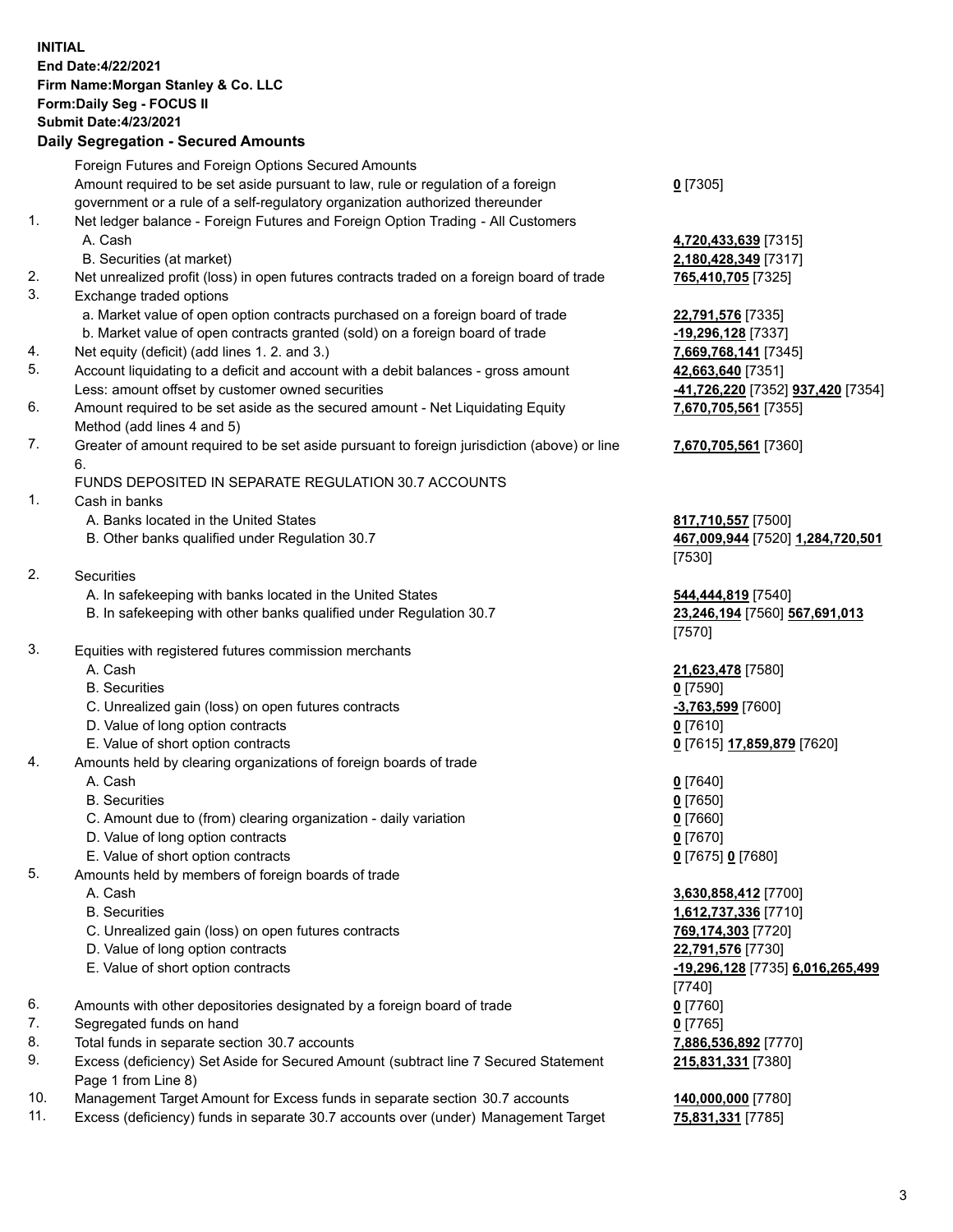**INITIAL End Date:4/22/2021 Firm Name:Morgan Stanley & Co. LLC Form:Daily Seg - FOCUS II Submit Date:4/23/2021 Daily Segregation - Segregation Statement** SEGREGATION REQUIREMENTS(Section 4d(2) of the CEAct) 1. Net ledger balance A. Cash **13,619,441,199** [7010] B. Securities (at market) **7,976,320,731** [7020] 2. Net unrealized profit (loss) in open futures contracts traded on a contract market **2,899,767,297** [7030] 3. Exchange traded options A. Add market value of open option contracts purchased on a contract market **780,860,519** [7032] B. Deduct market value of open option contracts granted (sold) on a contract market **-355,548,135** [7033] 4. Net equity (deficit) (add lines 1, 2 and 3) **24,920,841,611** [7040] 5. Accounts liquidating to a deficit and accounts with debit balances - gross amount **298,793,132** [7045] Less: amount offset by customer securities **-294,017,876** [7047] **4,775,256** [7050] 6. Amount required to be segregated (add lines 4 and 5) **24,925,616,867** [7060] FUNDS IN SEGREGATED ACCOUNTS 7. Deposited in segregated funds bank accounts A. Cash **3,358,468,116** [7070] B. Securities representing investments of customers' funds (at market) **0** [7080] C. Securities held for particular customers or option customers in lieu of cash (at market) **1,971,623,375** [7090] 8. Margins on deposit with derivatives clearing organizations of contract markets A. Cash **13,953,842,018** [7100] B. Securities representing investments of customers' funds (at market) **0** [7110] C. Securities held for particular customers or option customers in lieu of cash (at market) **6,004,697,356** [7120] 9. Net settlement from (to) derivatives clearing organizations of contract markets **-412,677,593** [7130] 10. Exchange traded options A. Value of open long option contracts **780,860,519** [7132] B. Value of open short option contracts **and the set of our original contracts -355,548,135** [7133] 11. Net equities with other FCMs A. Net liquidating equity **10,415,628** [7140] B. Securities representing investments of customers' funds (at market) **0** [7160] C. Securities held for particular customers or option customers in lieu of cash (at market) **0** [7170] 12. Segregated funds on hand **0** [7150] 13. Total amount in segregation (add lines 7 through 12) **25,311,681,284** [7180] 14. Excess (deficiency) funds in segregation (subtract line 6 from line 13) **386,064,417** [7190] 15. Management Target Amount for Excess funds in segregation **235,000,000** [7194]

16. Excess (deficiency) funds in segregation over (under) Management Target Amount Excess

**151,064,417** [7198]